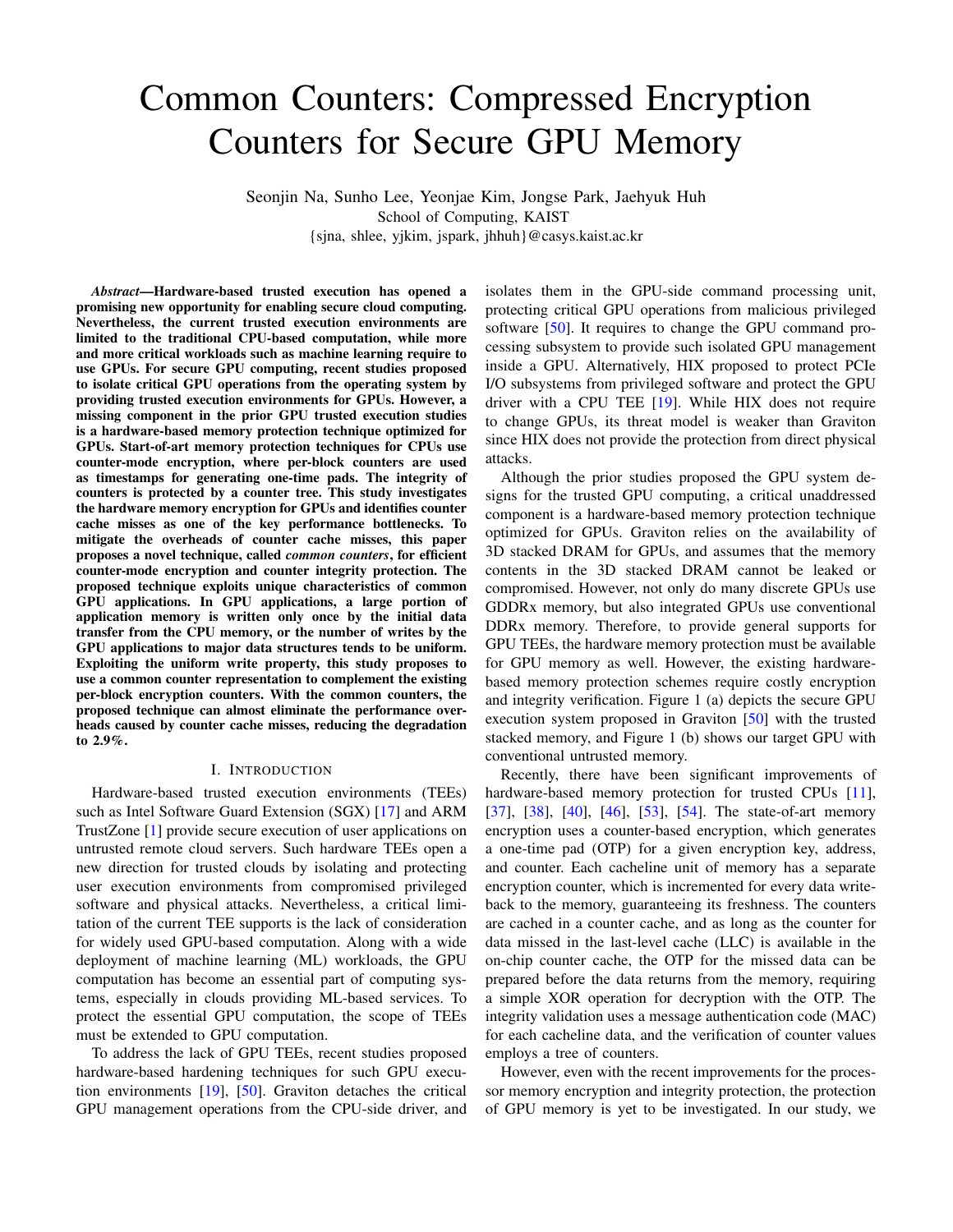

Fig. 1: (a) Trusted GPU execution in Graviton [50], exclusively designed for GPUs equipped with trusted stacked memory, and (b) the proposed memory protection technique that provides confidentiality and integrity for untrusted conventional GDDRx memory in more general systems.

employs the trusted execution model for GPUs proposed by Graviton [50], but the memory is untrusted with conventional GDDRx. To the best of our knowledge, this study is the first study to assess the performance impact of hardware GPU memory protection and to propose a novel technique to mitigate the performance degradation. Our investigation shows that counter cache misses can cause a significant performance degradation for GPU applications, which have low spatial localities for counter blocks. As GPUs are employed for their high performance, the performance overheads for security might be delaying fast and wide adoption of trusted computing for GPUs.

To mitigate the performance degradation by memory protection, this paper proposes a novel counter representation technique for GPUs, called COMMONCOUNTER, exploiting unique characteristics of GPU applications. For GPU applications, a large portion of the application memory is written once by the initial data transfer from the CPU memory. In addition, the execution of many GPU kernels tends to generate the uniform number of writes to each element of major data structures, and thus after a kernel execution, the counter value of each memory block of a common data structure tends to have the same value. Therefore, when a GPU application consists of multiple execution of kernels with data dependence, those counter values are uniformly incremented across the kernel execution flow.

Exploiting the write-once and uniform progress property of counter values in GPU applications, this paper proposes a *common counter* representation, which augments the existing per-cacheline counter management. The proposed mechanism efficiently identifies which memory chunks have the same counter values for their cacheline unit of data after a kernel execution or data transfer from the CPU-side code. During a kernel execution, if the counter for a missed cacheline can be served from a few known common counter values, the counter cache is bypassed, and the requested counter is directly provided by the common counters. Since the corresponding

counter value is obtained from a small number of on-chip common counters for the majority of LLC misses, counter cache misses are reduced significantly.

To enable common counters, the GPU context for each application must use a different memory encryption key since all the counters for the application memory must be reset during the context creation. Once a GPU context is created by the trusted GPU command processor, memory pages for the context are encrypted by a per-context encryption key, and counter values for allocated memory blocks for the context are reset. This counter resetting does not violate the security requirement, since the memory pages of a new context is encrypted by a new key.

Our evaluation based on the simulation with GPGPU-Sim shows that the proposed counter management technique can almost eliminate the performance overheads by counter cache misses. When combined with the prior MAC optimization [39], COMMONCOUNTER reduces the performance degradation by memory protection to 2.9% for a set of GPU applications, while the latest improvement using Morphable counters [38] can impose 11.5% degradation with the same MAC optimization.

As the first study for the hardware-based GPU memory protection, the contributions of this paper are as follows:

- This paper applies the latest existing CPU-based memory protection techniques to the trusted GPU execution model. It identifies that counter cache misses are one of the key sources of performance degradation in secure GPU execution.
- To reduce the overheads of counter cache misses, the paper exploits read-only data abundant in GPU applications.
- The paper identifies a unique update behavior of counter values in GPU applications, where the majority of counter values often progress with a few common values within an application.
- The paper proposes an efficient mechanism to identify common counters and to provide common counters for LLC miss handling, which allows effective bypassing of the counter cache.

The rest of the paper is organized as follows. Section II describes the trusted GPU execution and the latest improvements for memory protection in CPU memory. Section III investigates the unique characteristics of GPU memory writes. Section IV proposes our new common counter architecture, and Section V evaluates the proposed technique with experimental results. Section VI discusses the potential extension. Section VII presents the related work, and Section VIII concludes the paper.

# II. BACKGROUND

# *A. Trusted Execution for GPUs*

Trusted execution environments (TEEs) for CPUs provide isolated execution environments, protected from malicious privileged software and physical attacks. Intel Software Guard Extension (SGX) allows a user application to create a TEE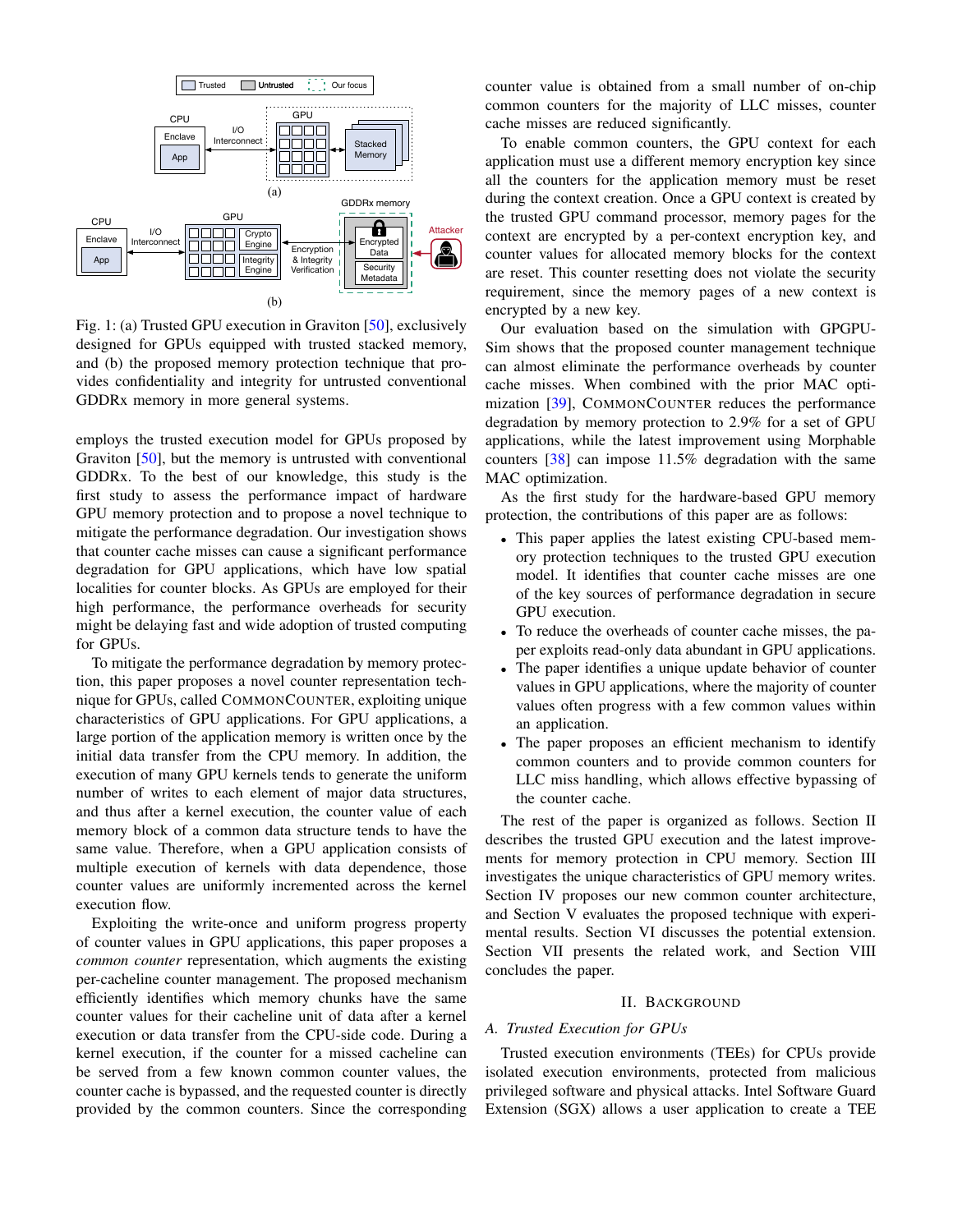

Fig. 2: Counter mode encryption.

called *enclave*, and its context including an execution environment and memory pages is protected by the hardware mechanism. To support TEEs, first, the access isolation mechanism prevents any privileged or unprivileged non-enclave code from accessing the enclave execution environments and pages. Second, the hardware memory protection mechanism supports the confidentiality and integrity of enclave memory pages, under potential physical attacks on the external DRAM. Third, the attestation mechanism allows remote or local users to validate the TEE environments and codes running in an enclave.

To provide TEEs for GPUs, recent two studies proposed two different ways with trade-offs. First, Graviton proposed a complete hardware-based isolation of a GPU from the rest of the system [50]. Each GPU is embedded with a unique private-public key pair to identify itself. In addition, the critical GPU management operations such as creating a context and allocating memory pages must be done by the command processor inside a GPU. By conducting such critical operations inside the GPU, a user application can directly and securely send commands to the GPU, bypassing any interference from the operating system. To protect the user application, the CPUside user application runs on an enclave, and the CPU enclave and GPU establish trust during a context creation by attesting the GPU environments and by sharing a common key.

An alternative way is not to require any GPU change. HIX proposed to provide GPU TEEs without changing commodity GPUs [19]. Instead of requiring to modify GPUs to embed a unique key and to conduct management operations within a GPU, HIX proposed to secure the PCIe I/O subsystem. The GPU driver is isolated from the operating system by running it on a special GPU enclave. The PCIe routing table is locked down, so that the compromised operating system cannot arbitrarily re-route packets intended to the GPU. Although HIX allows a TEE for commodity GPUs and it can easily support other PCIe-connected accelerators, it does not provide the protection against physical attacks, since the PCIe interconnects are exposed in the motherboard.

Since this study proposes GPU memory protection against physical attacks, it is based on the approach taken by Graviton [50]. A GPU is modified to isolate itself from its driver in the operating system. However, one critical component of TEEs missing in the prior approaches is how to protect the memory of GPU. In CPU TEEs, there have been significant improvements to provide the confidentiality and integrity of memory data existing in the external unsecure DRAM. However, Graviton assumes that 3D stacked DRAM such as HBM (High Bandwidth Memory) is available for GPUs, and the data in the 3D stacked DRAM is always safe even from any possible physical attacks. However, many commodity GPUs will still be relying on much less expensive GDDRx memory [33]–[35], vulnerable from physical attacks. In addition, embedded GPUs share the same DDRx memory with CPUs [3], [9], [10]. Considering the wide-spread use of GDDRx and its vulnerability from physical attacks, it is essential to investigate the performance implication of hardware-based memory protection for GPUs.

## *B. Threat Model*

The trusted computing base (TCB) of this study is the secure GPU chip and the GPU software running on it. In addition, as assumed by the prior study [50], the CPU-side user application initiating the GPU application is running in a CPU enclave. Therefore, the CPU chip and user software running in the enclave are also included in TCB. The study assumes that attackers can have a full control over the operating system and other privileged software, and can wield physical attacks such as probing buses, on exposed system components including CPU memory bus, PCIe interconnects, and GPU memory interconnects.

However, this study does not provide the availability of GPU computation, as a compromised OS can block the execution of the CPU-side application. In addition, side channel attacks [16], [23], [24], [32], [52] on GPUs or CPUs are out of scope of this paper. The threat model of this paper is in general identical to that of Graviton [50], except for vulnerability of GPU GDDRx memory.

## *C. Memory Protection for Trusted Execution*

Memory protection requires to support both confidentiality and integrity of data resident in the untrusted external DRAM. When a memory block is brought into the on-chip caches, the block is decrypted and its integrity must be verified. When a modified cacheline is evicted, the memory block is encrypted and integrity meta data is also written along with the encrypted data. The common hardware encryption for confidentiality employs a counter-based encryption using onetime pad (OTP) [42], [53], [54].

As shown by Figure 2, the encryption is done by 1) creating an OTP from the encryption key, address, and counter value, and 2) by XOR'ing the OTP with the evicted cacheline. A symmetric block cipher such as AES is used to generate OTPs. For each cacheline unit of memory block, a separate counter must be maintained, and the counter value is incremented whenever a dirty eviction from the on-chip cache updates the memory block. The counter for each block guarantees the freshness of the encrypted data even though the same encryption key is used.

The integrity verification detects any compromisation of data. For the integrity verification, variants of Merkle tree are employed in prior studies and commercial processors [30]. A straightforward design creates a tree of hash values from the entire memory blocks [43]. The root of the tree never leaves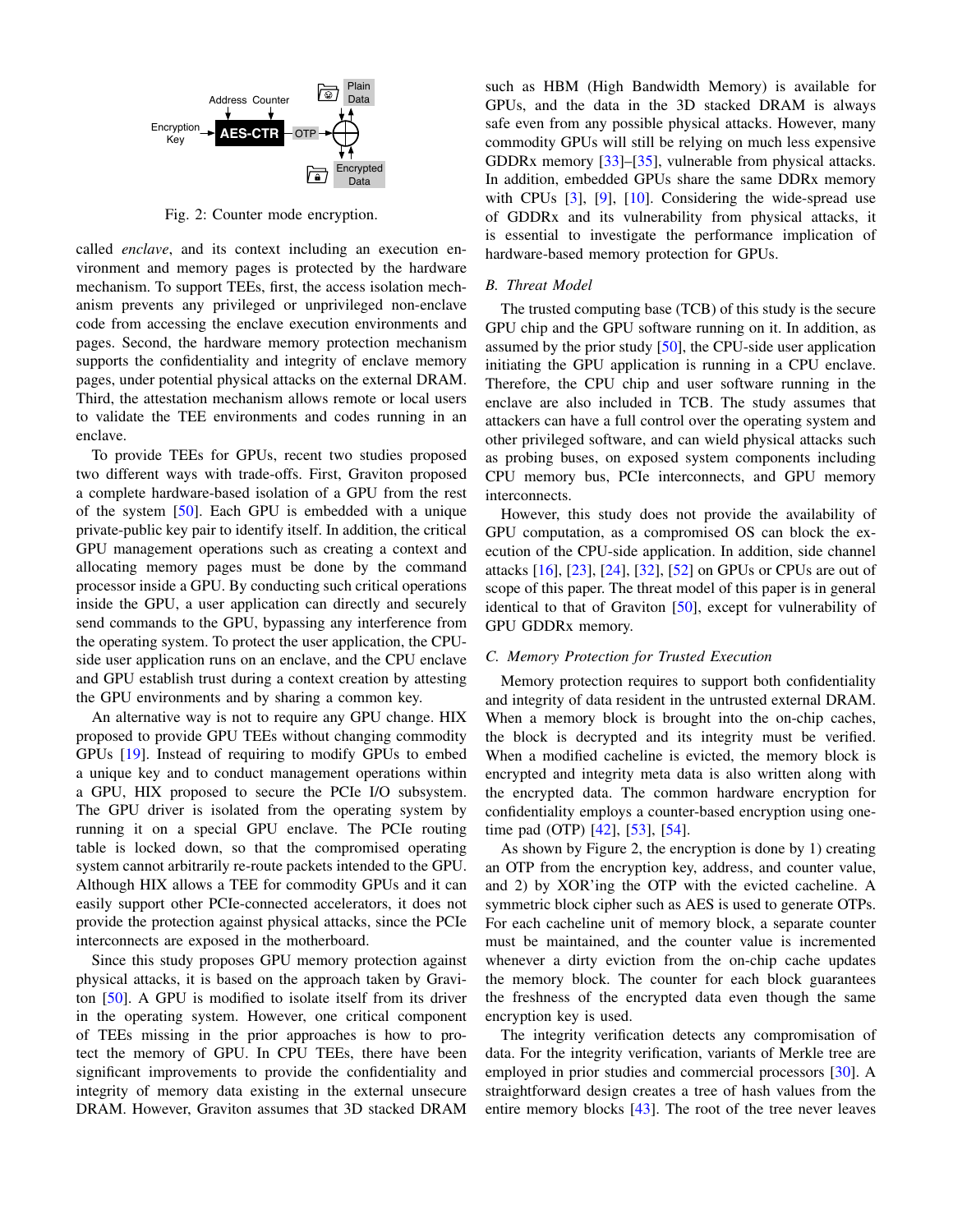

Fig. 3: Structure of integrity tree for replay-attack protection.

the secure processor, but the rest of the hash tree nodes can exist in the unsecure memory. For performance, part of the hash tree can be cached in a hash cache inside the processor. When an LLC miss brings a memory block into the processor, the computed hash value of the memory block is validated against the stored hash value in the tree. If the corresponding hash value does not exist in the hash cache, the hash node must be read from the memory and validated first by the parent node of the hash value.

Improvements for integrity trees have been investigated by combining the hash tree with the counter-mode encryption. The height of the original Merkle tree can be high because the entire data memory region must be covered by the leaf nodes of the tree. An improved Bonsai Merkle tree (BMT) creates a hash tree only of counter values of memory blocks [37]. For each memory block, a keyed hash value or message authentication code (MAC) is generated for integrity verification. In addition, the integrity tree of counters (Bonsai Merkle tree) guarantees the freshness of counters to prevent potential replay attacks. Since BMT covers a much smaller memory region just for counters than the original Merkle tree, its height is much shorter.

There have been more improvements on BMT to pack more counters in a single block of intermediate tree nodes, as shown by Figure 3. The counter block is often organized as the same size of a data cacheline. As more counters can be stored in a single counter block, not only is the efficiency of counter cache improved, but also the height of counter integrity tree is reduced. Split counters decompose a counter value into a minor counter and a major counter [53]. Within a counter block, each counter has a minor counter, and all the counters in the same counter block share a single major counter. If a minor counter hits the limit, the major counter is incremented, causing re-encryption of the corresponding data blocks. VAULT improves the counter integrity tree by adopting a different arity for each level of the tree, to balance between the compact representation of counters and the cost of reencryption due to minor counter overflows [46]. Morphable counters proposed further compact representation of counters, packing 128 counters per 64B counter block [38]. It dynamically changes the counter representation to match the counter **Example 1.1**  $\frac{1}{2}$  in the section of  $\frac{1}{2}$  in the section of  $\frac{1}{2}$  is the section of  $\frac{1}{2}$  is the section of  $\frac{1}{2}$  is the section of  $\frac{1}{2}$  is the section of  $\frac{1}{2}$  is the section of  $\frac{1}{2}$  i



Fig. 4: Performance of the SC\_128 technique on GPU, normalized to the vanilla GPU without memory protection.



Fig. 5: Counter cache miss rates with three prior schemes.

# III. MOTIVATION

# *A. Performance Implications of Secure GPU Memory*

We first perform empirical studies via GPU simulations and investigate the performance overheads of existing memory protection schemes when they are deployed on GPUs.

Methodology: We perform the performance characterizations of memory-secured GPUs, in the comparison with the vanilla GPU having no security features as the baseline. We present the detailed methodology for simulation infrastructure in Section V-A. The evaluated memory protection techniques are: (1) Bonsai Merkle Tree (BMT) [37], (2) Split counters with 128 counters per 128B cacheline (SC\_128) [53], and (3) Morphable counters (Morphable)  $\left[38\right]$ . All three of the memory-secured GPUs are equipped with a 16KB counter cache, where BMT and SC\_128 pack 128 encryption counters per each cacheline, while Morphable does 256 counters.

Performance implication of counter-based memory protection techniques on GPU: To better understand the performance degrading factors, we first look into the SC\_128-enabled GPU and examine what causes the performance loss. Figure 4 shows the performance degradation of the SC\_128-enabled GPU, compared to the baseline non-secure GPU. In the figure, the first bar (Ctr+MAC) shows the performance of SC\_128 with a 16KB counter cache and MAC accesses. The second bar (Ctr+Ideal MAC) shows the performance when MAC accesses are not issued to idealize the MAC implementation, while the counter cache is still modeled. The third bar (Ideal Ctr+MAC) shows the performance when all counter cache accesses are assumed to be hits, but MAC accesses are still issued. All results are normalized to those of the GPU without memory protection.

When the vanilla SC\_128 is implemented on GPU without any idealization (Ctr+MAC), the GPU experiences a significant performance loss on the memory-intensive benchmarks, including ges, atax, mvt, bicg, sc, bfs, and srad  $v2$ , from  $45.2\%$  for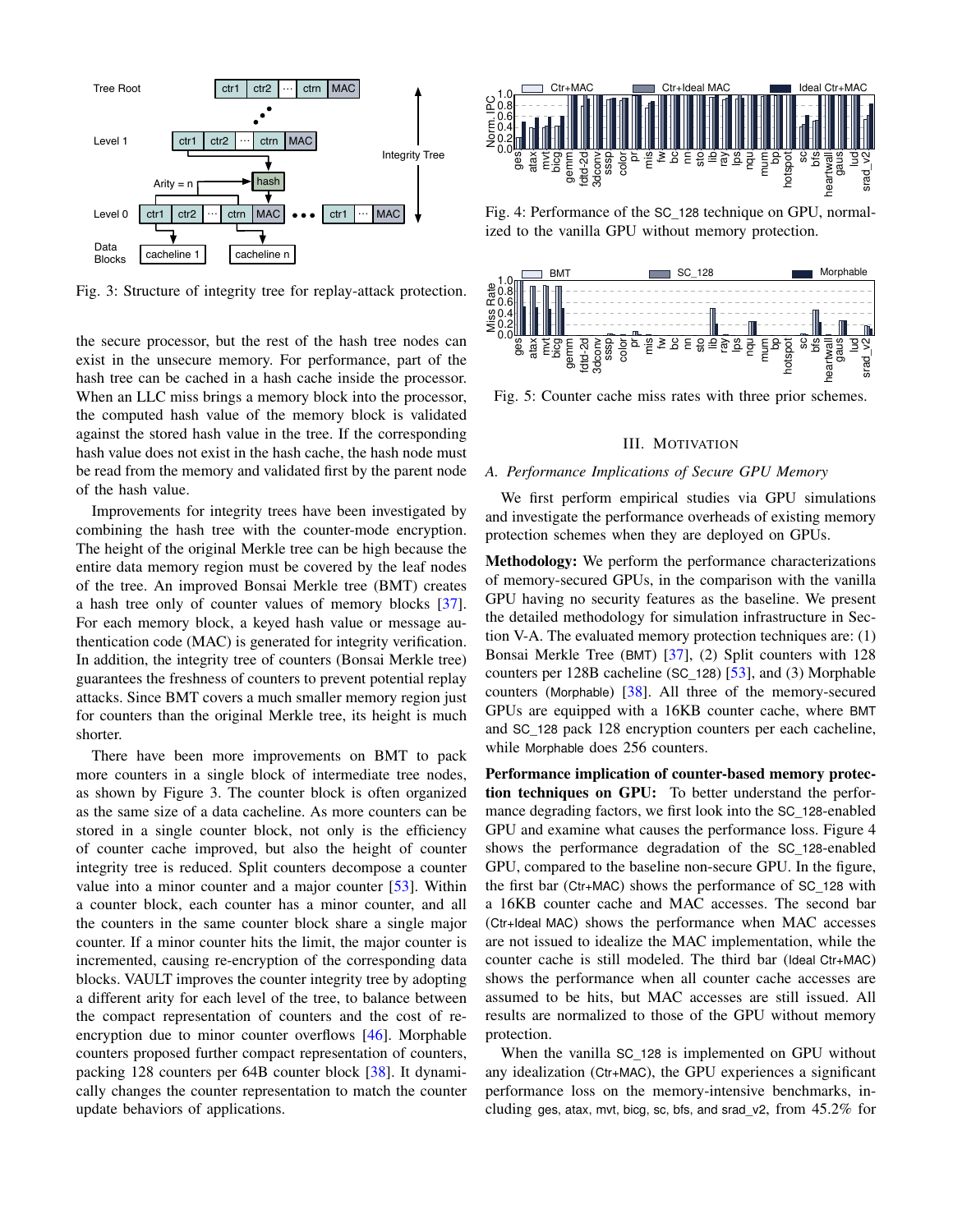

Fig. 6: Ratio of uniformly updated memory chunks over all memory chunks for the GPU benchmarks. The memory chunk size ranges from 32KB to 2MB.



Fig. 7: Number of distinct common counters in the uniformly updated memory chunks for the GPU benchmarks. The chunk size ranges from 32KB to 2MB.

srad\_v2 to 77.6% for ges. When only MAC reads and writes are eliminated without the idealization of the counter cache (Ctr+Ideal MAC), the performance improvements are minor over Ctr+MAC. The results indicate that eliminating MAC traffic alone does not effectively reduce the performance degradation as counter cache misses are still on the critical path.

If the GPU never experiences counter cache misses but generates MAC accesses (Ideal Ctr+MAC), we observe a substantial performance improvement for applications with high performance degradation by memory protection (123.9% for ges, 45.8% for atax, 47.1% for mvt, 42.7% for bicg, 51.0% for sc, 90.2% for bfs, and 51.9% for srad\_v2). However, there are still significant performance gaps compared to the unsecure GPU. It is because once counter cache misses are reduced, the bandwidth consumption of MAC traffic becomes the next performance bottleneck, calling for the optimization of MAC implementation on top of the improved counter cache technique. A recent prior work, Synergy [39], proposes to embed MAC in the ECC chip of memory, which enables the parallel read of data and MAC, and effectively eliminates the MACinduced performance overhead. In this paper, we will report the results with the combined architecture of the proposed common counters and Synergy-based MAC improvement.

Figure 5 compares the counter cache miss rates of the three prior studies. Since the counter arity is the same for BMT and SC\_128 as 128, their counter cache miss rates are the same, which engenders the similar performance implications. Morphable suffers less from counter cache misses since the arity is 256; however, the performance is still highly influenced as we will show in Section V.

## *B. Write Characteristics of GPU Applications*

Motivated by the observation in Section III-A, the main objective of this paper is to reduce the performance over-

 $S<sub>l</sub>$  data in the streaming manner motivated us to identify a unique property of GPU applications, leveraged to design head incurred by counter cache misses. To achieve this goal, we leverage a unique characteristic of GPU applications on memory writes and develop an efficient encryption engine for secure GPUs. The observation that GPUs commonly move unique property of GPU applications, leveraged to design the memory-secured GPU architecture without compromising performance significantly. The GPU applications tend to create memory writes to the allocated memory regions in a considerably uniform manner. Much of the allocated region in a GPU context often receives the same number of writes, either 1) once for initial memory copy from the host, or 2) more-thanonce yet an equivalent number of writes if the application writes data, sweeping through the allocated memory.

Methodology: For this analysis, we perform experiments using real GPUs, using NVBit [49] to perform the binary instrumentation of GPU applications and collect memory traces. NVBit allows to capture all the load and store memory accesses and record the accessed virtual addresses. However, NVBit lacks the capability of 1) profiling whether an access misses at the L2 cache, and 2) identifying whether a write-back for a dirty cacheline occurs to serve a cache miss. Therefore, we analyze the write behavior with memory access traces from GPU cores, not with L2 miss traces.

To investigate how much uniformity exists in the memory access counts, we divide the memory space for a context into a set of fixed-size data chunks. For each chunk, we trace how the cachelines in the chunk are updated. If the cachelines in a chunk are updated in a uniform manner, the chunk is denoted as *uniformly updated chunk*. In this section, we analyze the ratios of uniformly updated chunks over the total memory size.

We use two types of scenarios. First, the *GPU benchmark* analysis uses the benchmark suite used in the main evaluation of this paper (Section V). In this section, we run them on a real system, instead of using the simulator. Second, we evaluate seven *real-world applications* for more complex setups.

GPU benchmark analysis: Figure 6 reports the ratios of uniformly updated chunks over all chunks, by varying the chunk size from 32KB to 2MB. Each bar is decomposed into two categories; 1) Read-only (solid) represents the memory chunks updated only by the initial writes from the host, and 2) Non read-only (dashed) shows the chunks with more than one writes for each cacheline in a chunk. On average, when 32KB chunk size is used, 61.6% of all the chunks are uniformly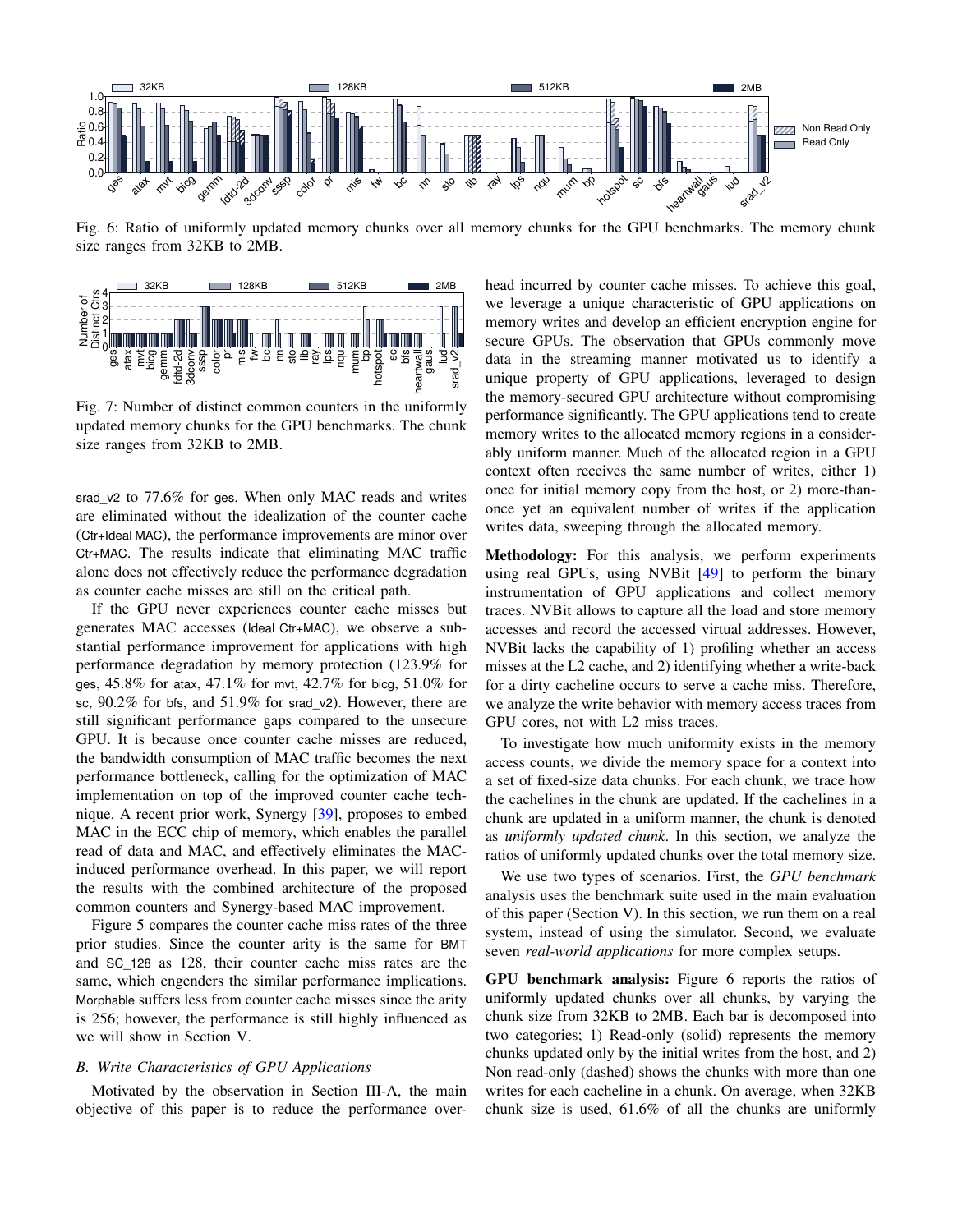

Fig. 8: Ratio of uniformly updated data chunks for the realworld GPU applications.



Fig. 9: Number of distinct common counters in the uniformly updated data chunks for the real-world GPU applications.

updated chunks. When using 2MB chunk size, 27.5% of the chunks are uniformly updated. As the chunk size increases, the likelihood of all cachelines in a chunk having the same counter values decreases since the chunk covers more numbers of cachelines and they are likely to diverge during the kernel execution. A large subset of uniformly updated chunks has read-only data. However, for several benchmark applications (fdtd-2d, sssp, pr, lib, hotspot, and srad\_v2), a significant portion of the memory chunks is updated more than once.

Figure 7 shows the number of distinct counter values for uniformly updated chunks after the entire execution for the GPU benchmarks. For the benchmark applications only with read-only data, the number of distinct counter values is one, as the uniformly updated chunks are written once. However, for the benchmark with many non-read-only data, the number of distinct counter values can be 2 and 3. Note that the figure shows the number of distinct counter values, and the actual counter values in different benchmarks vary significantly. The results show that if uniformly updated chunks exist, a few common counters can cover the counter values used by the uniformly updated chunks.

Real-world application analysis: To demonstrate the property holds for real-world GPU applications as well, we choose seven full-fledged GPU applications: 1) two DNN inference runs for GoogLeNet  $[45]$  and ResNet50  $[15]$ , 2) iteration run of DNN training for ScratchGAN [7], 3) Dijkstra [8] algorithm to find the shortest path, 4) conversion from 2D-map to CDP QTree  $[41]$  using CUDA dynamic parallelism  $[22]$ , 5) SobelFilter [25] algorithm for edge detection, and 6) 3D Fluid simulation for fat cloud (FS FatCloud).

Figure 8 shows the ratio of uniformly updated data chunks over all data chunks for the real-world applications, as the size of data chunk is increased from 32KB to 2MB. While the real-world applications tend to exhibit lower ratios of uniformly updated data chunks than the GPU benchmarks, a significant portion of data chunks still exhibits the uniform-



Fig. 10: Proposed memory-secured GPU architecture.

write property. In GoogLeNet, 34.5% to 84.4% of all chunks are uniformly updated chunks, depending on the chunk size. ResNet-50 and ScratchGAN have more complex model structures than GoogLeNet, and thus have lower ratios of uniformly updated memory chunks. On average, when 32KB chunk size was used, 59.6% of all chunks are uniformly updated. When using 2MB chunk size, 29.3% are uniformly updated. While GoogLeNet, ResNet-50, ScratchGAN, Dijkstra, and SobelFilter are mostly read only, CDP\_QTree and FS\_Fatcloud are mostly non read-only.

Figure 9 presents the number of distinct counter values for uniformly updated chunks after the program execution for the real-world applications. Compared to the GPU benchmarks, there are more distinct counter values, up-to 5. With the GPU benchmark and real-world application analyses, we conclude that common GPU applications tend to write the memory uniformly and the number of distinct counter values is small, which can be stored in a small amount of on-chip storage. In Section IV, we will introduce an efficient on-chip counter representation that leverages the discussed property and significantly curtails the footprint of counter values needed to reside in the on-chip counter cache.

## IV. ARCHITECTURE

# *A. Overview*

To reduce the performance loss by counter cache misses in GPUs, this paper exploits the uniform memory write behaviors of common GPU applications as discussed in the prior section. The majority of a GPU application memory has one of a few possible counter values, if the counters for the application are reset during the application initialization. The proposed technique, dubbed COMMONCOUNTER, provides an efficient mapping of memory address to common counter values shared by many memory chunks. The GPU maintains a few common counters (*common counter set*) for each context. For an LLC miss, the encryption engine can use one of the common counter values for the miss request, if the requested address is for the memory chunk whose counter is one of the common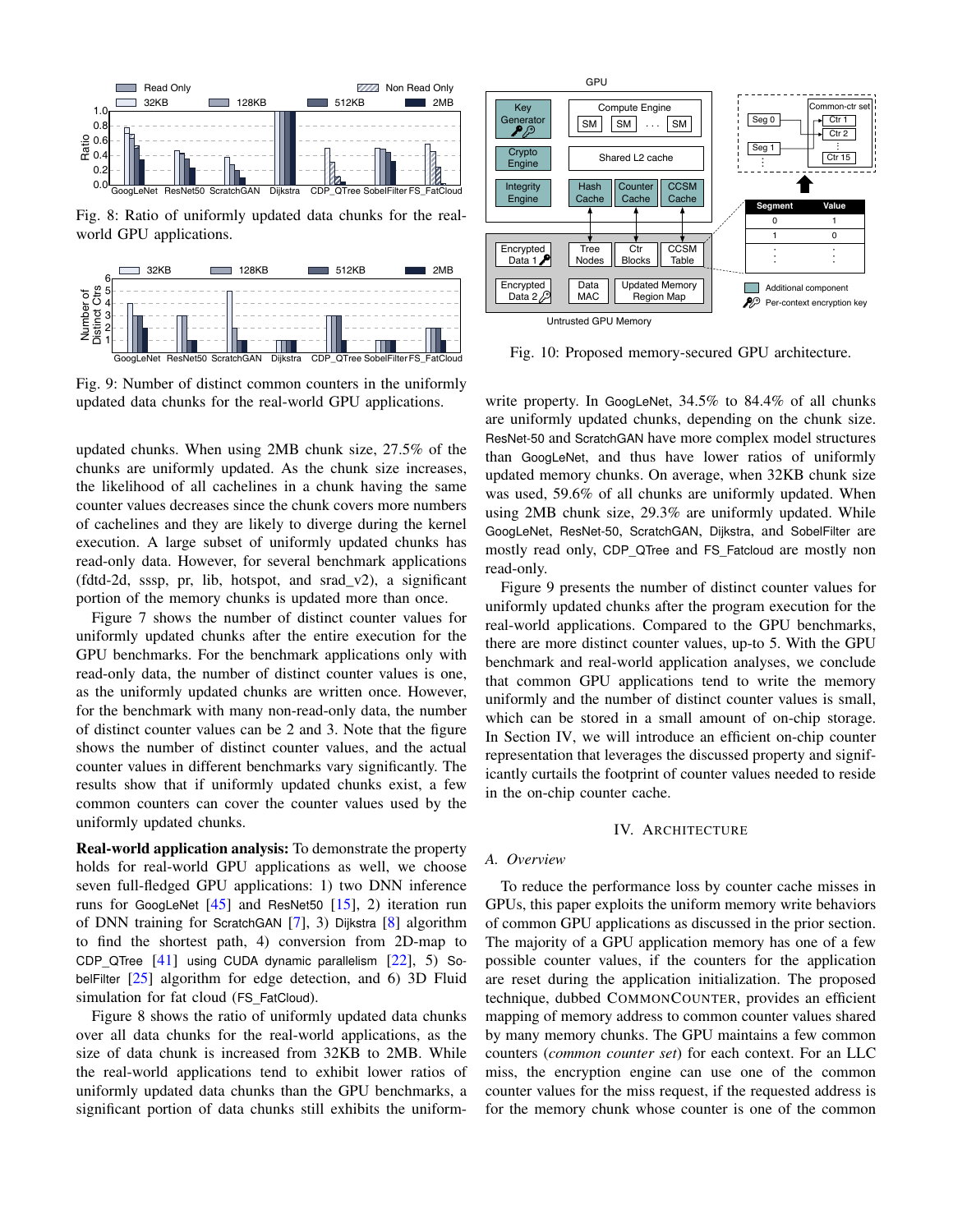

Fig. 11: Execution flow of the common counter mechanism.

counters. Therefore, if the requested miss can be served by a common counter, it does not access the counter cache.

To support such shared common counters for many memory chunks, several changes are necessary. The necessary hardware modifications for COMMONCOUNTER are delineated in Figure 10. First, each context should have a separate memory encryption key. When the secure GPU command processor allocates new pages for a context, the processor re-encrypts the memory pages with the key and resets the counter values to 0. Second, the GPU hardware maintains a status table, called *Common Counter Status Map (CCSM)*, which tells the encryption engine whether the requested address can be served by a common counter,

Note that the common counter representation complements the existing per-cacheline encryption counters, and thus the per-cacheline counters and counter integrity trees must still be maintained. Common counters simply return the counter value of a memory block with highly compact counter representation, when many pages have the same counter values. Therefore, if the GPU kernel updates a memory block, the corresponding memory chunk can no longer be served with the common counters, since the counter values in the memory chunk diverge from the moment. Therefore, for an LLC eviction with updated data, the original counter value must be updated as well. In addition, the CCSM marks that the memory chunk can no longer use common counters.

Figure 11 depicts the execution flow of the proposed COMMONCOUNTER protection scheme. Common counters are identified in two events. The first event is the initial data transfer from the host memory. When the new data are copied from the host memory, they arrive at GPU in ciphertext encrypted by the shared key between the CPU application and GPU. The GPU decrypts the encrypted data, and the GPU memory are updated with the new data. Many memory pages of a GPU application may not be further updated after the initial update, which we call *initial write once*. After the data transfer, the common counters are identified by scanning actual counter values of the updated memory chunks. In such cases, the counter values are commonly all incremented by one, as the memory copy only updates the memory pages once.

Second, when a kernel execution is completed, all the counter values of updated memory pages by the kernel are checked. By scanning counters, the memory chunks with the same counters are identified, and the status map (CCSM) is updated for the next kernel execution accessing the updated memory.

Security guarantee: Using common counters does not affect the confidentiality and integrity of the memory protection. The counter-based encryption and integrity tree maintenance are conducted in the same way as the conventional mechanism. COMMONCOUNTER only finds the common counter values set by the existing mechanism and provides a compressed representation for them. It requires to reset counters for each new context. To avoid the potential leaks by counter resets, a new encryption key is used for each reset.

To support such shared common counters for the majority of memory pages, it requires the following extra meta-data:

- Per-context encryption key: When a new GPU application creates the context, a memory encryption key is generated for the new context. The hardware memory encryption engine changes the memory encryption key depending on the context for the addresses of requested data.
- GPU-wide Common Counter Status Map (CCSM): For a chunk of memory, the status map tracks whether the memory chunk uses a common counter. For the rest of paper, the unit of the mapping managed by CCSM is denoted as *segment*. Note that the segment size does not need to match the page size for virtual memory support. This mapping table is addressed by physical address. In this paper, we use 128KB segment size, and 4 bits per segment for CCSM. If the value of a CCSM entry is invalid, the segment does not use a common counter.
- Per-context common counter set: For each context, a set of common counter values are maintained. To minimize the storage overheads, we use only 15 common counters. When the GPU executes a context, the common counter set must be loaded into the on-chip storage for quick accesses. The value of an entry in CCSM is an index to the common counter set for the context.
- Updated memory region map: This map records the updated memory region during data transfers from CPU or kernel execution. It is simply to reduce the scanning overheads of counter values after data transfer or kernel execution. We adopt a coarse-grained map, using 1 bit per 2MB region.

# *B. Trusted GPU Execution*

Our trusted GPU model follows the same design as proposed by Graviton [50], although our model assumes vulnerable external DRAM. In the trusted GPU model, the CPU-side user application runs in an SGX enclave, and establishes trust with the GPU. During the initialization, the user application attests the GPU itself by verifying the signature used by the GPU with a remote CA (Certificate Authority). Once the attestation is completed, the user enclave and GPU share a common key.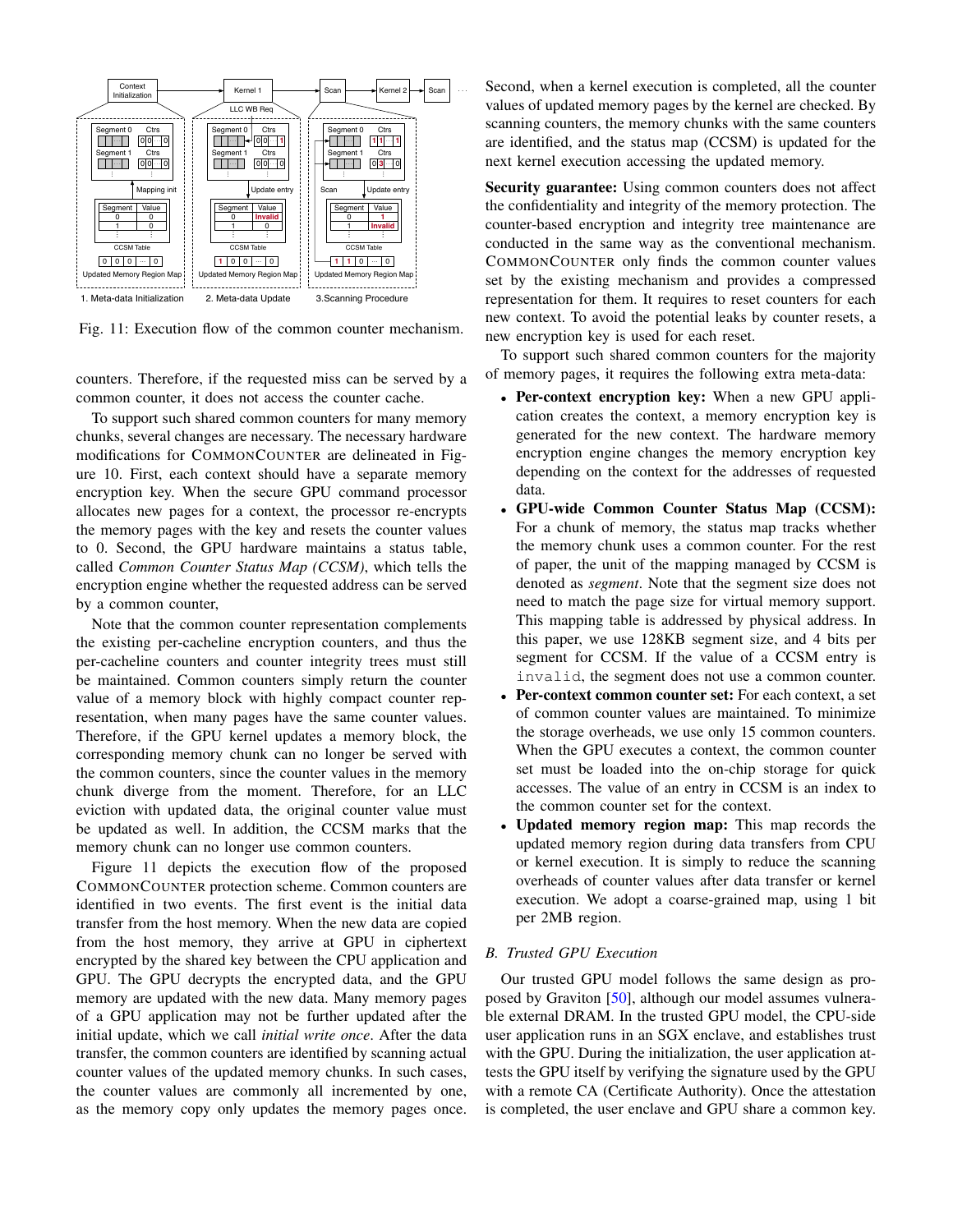The common key will be used for the subsequent encrypted communication between the user enclave and GPU. The GPUside command processor is responsible for conducting the critical management operations, and it is part of TCB (trusted computing base). Part of the GPU memory (*hidden memory*) is reserved for the security meta data, which is visible and accessible exclusively by the secure command processor and crypto engine.

Context initialization: After the initial setup, the user enclave can safely request the creation of a new GPU context. The GPU-side command processor creates and initializes the context. Note that the GPU-side command processor works independently from any privileged CPU software including the operating system. Thus, the operating system cannot maliciously intervene the operation. For memory allocations, the GPU command processor updates the GPU page table of the application. During page table updates, the command processor ensures that different GPU contexts do not share physical pages, enforcing the memory isolation among contexts.

For the proposed memory protection technique, additional steps are necessary. For the context creation, a new memory encryption key is generated. When the context is scheduled to run in the GPU, its memory must be encrypted and decrypted by the key. When a memory page is allocated for the context, the memory is re-encrypted by the new key. However, this initial re-encryption step does not incur any additional cost, since even in the current GPU, the memory contents of newly allocated pages must be scrubbed for security. In our scheme, the scrubbing step generates the same memory writes with zero values encrypted by the hardware engine. In addition, the corresponding CCSM entries for newly allocated pages are reset not to use common counters.

## *C. Updating Common Counter Status*

To enable common counters, what counter values are being commonly used for the memory must be identified. During the step, CCSM and the common counter set must be updated. The command processor initiates the common counter update task for two events: 1) the completion of data transfer from CPU to GPU memory, and 2) the completion of a kernel execution. For the two types of events, the counter values of updated memory segments are scanned. For new common counters found during the step, the common counter set is updated to insert or modify the corresponding entry. In addition, CCSM is updated for the segment to point the new one.

Tracking updated memory region: Since scanning all the counter blocks for the entire physical memory causes significant overheads, the data transfer or kernel execution maintains a coarse-grained *updated memory map* with 1 bit per 2MB region. For 32GB memory, only 16KB memory is used, and its spatial locality is very high since only a small portion of the memory is updated. They are cached in the lastlevel cache. Although further optimized tracking of updated memory region can be adopted, this study uses this naive approach as it does not cause any significant overheads.



Fig. 12: LLC miss handling flow.

During the scanning step of counter blocks, the updated memory region is first checked. Only if the region has been updated, the corresponding counter blocks are scanned to find common counters. If all counter values are equal in a segment, the corresponding CCSM entry is updated to point to the new common counter value. If the new value does not exist in the common counter set, the new value is added to the set.

#### *D. Using Common Counters*

This section describes how common counters are used for LLC misses, and how writes are handled. For fast accesses to CCSM, a small cache is added to the GPU.

CCSM cache: As the common counter status map (CCSM) must cover the entire physical memory of a GPU, the entire map cannot be stored in an on-chip storage. Instead, the proposed technique uses a cache dedicated for the CCSM data. Compared to the counter cache, the efficiency of CCSM cache is higher by orders of magnitude. For counter caches, a 128B counter cache block covers 16KB and 32KB data memory, when 128-ary and 256-ary counter schemes are used respectively. However, a 128B CCSM cache block covers 32MB data memory, which offers  $2,048\times$  better caching efficiency than counter blocks with 128-arity. The improvements by the proposed common counters stem from this storage efficiency. In this study, we use a small CCSM cache, of which size is 1KB.

Miss handling flow: Consider Figure 12. For an LLC miss, a data request is sent to the memory controller, and simultaneously, the missed address is first checked in the CCSM cache to identify the CCSM status. If the corresponding entry is not in the CCSM cache, the CCSM entry must be retrieved from the *hidden* memory of the GPU. However, such misses in the CCSM cache are rare due to the high mapping efficiency. Once the CCSM entry is checked, the miss handler knows whether or not it can use a common counter for the address.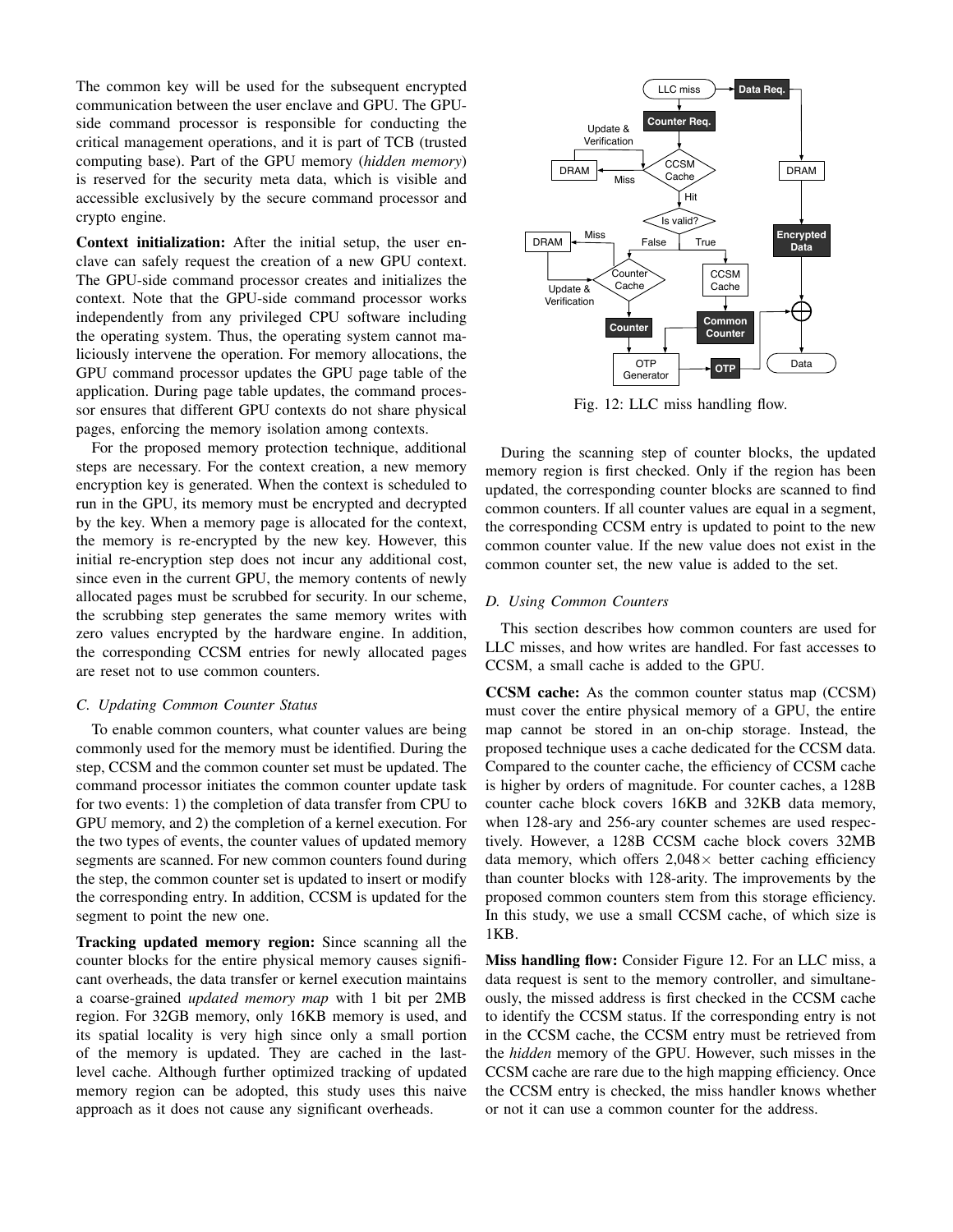If the CCSM entry has a valid index to the common counter set of the context, the common counter value from the set is used, since it is guaranteed that the common counter value is equal to the actual counter value in the counter block. If the CCSM entry marks the corresponding segment as invalid (all 1's), the counter cache is accessed to find the corresponding counter entry. If a counter cache miss occurs, it should be handled as the baseline memory encryption engine does. Once the counter value becomes available either from the common counter set or the counter cache, OTP for the miss is generated. When the data arrives from the memory, the data is decrypted with the generated OTP.

Handling writes: We discuss the write flow assuming writeback/write-allocate LLCs, although other write policies can be supported. For a write, two meta data updates are necessary. 1) First, similar to the conventional counter-mode encryption, the corresponding counter entry must be updated, when the dirty cacheline is eventually evicted from the last-level cache to memory. The common counters are a shortcut for counter values, but the actual counter for each memory block is still maintained. 2) Second, the CCSM entry is now updated to invalid, so that any subsequent reads/writes to the same address are not allowed to use the common counter, since the counter value is now incremented. Note that the CCSM entry for the updated memory segment will be reset to a common counter, once the kernel execution is completed and the common counter status update procedure finds the uniform counter value for the segment, as discussed in Section IV-C.

## *E. Hardware Overheads*

Meta-data size: CCSM must be allocated in the fixed location of GPU memory, along with other security meta-data. The size of CCSM depends on the size of GPU memory, the number of common counters per context, segment size. For our evaluation, the segment size is set to 128KB, and the number of common counters per context is 15, requiring 4 bits per segment. For each 1GB GPU memory, 4KB of CCSM capacity is necessary.

**On-chip storage:** A common counter set requires  $15 \times 32$ bits when the number of common counters per context is 15. If multiple contexts can be running simultaneously in GPUs, multiple common counter sets need to be added in onchip storage. Unless two contexts are running simultaneously, the common counter set are saved in the context meta-data memory, and restored by the GPU scheduler.

The proposed architecture requires additional on-chip caches including 1KB CCSM cache, 16KB counter cache, and 16KB hash cache. Note that the counter cache and hash cache are also included in the prior memory protection techniques, such as SC\_128 and Morphable counters. We use CACTI 6.5 [31] to estimate the area and power overhead of additional on-chip caches. We find that all of on-chip caches amount to an area of  $0.11 \text{ mm}^2$ , which is  $0.02\%$  of the die area of TITAN X Pascal (GP102), with 11.28 mW of leakage power consumption.

TABLE I: Configuration of simulated GPU system.

| <b>GPU Core Configuration</b>                |                                                                                      |  |  |
|----------------------------------------------|--------------------------------------------------------------------------------------|--|--|
| <b>System Overview</b><br><b>Shader Core</b> | 28 cores, 32 execution units per core<br>1417MHz, 32 threads per warp, GTO Scheduler |  |  |
| <b>Cache and Memory Configuration</b>        |                                                                                      |  |  |
| <b>Private L1 Cache</b>                      | 48KB, 6-way associative, LRU                                                         |  |  |
| <b>Shared L2 Cache</b>                       | 3MB, 16-way associative, LRU                                                         |  |  |
| <b>Counter Cache</b>                         | 16KB, 8-way associative, LRU                                                         |  |  |
| Hash Cache                                   | 16KB, 8-way associative, LRU                                                         |  |  |
| <b>CCSM Cache</b>                            | 1KB, 8-way associative, LRU                                                          |  |  |
| <b>DRAM</b>                                  | GDDR5X 1251 MHz, 12 channels, 16 banks per rank                                      |  |  |

TABLE II: Evaluated benchmarks.

| <b>Access</b><br><b>Patterns</b> | Benchmark<br>Suite | Workload (Abbr.)                                                                             |
|----------------------------------|--------------------|----------------------------------------------------------------------------------------------|
| Memory<br><b>Divergent</b>       | Polybench          | ges, atax, myt, bicg                                                                         |
|                                  | Pannotia           | fw. bc                                                                                       |
|                                  | <b>ISPASS</b>      | mum                                                                                          |
| <b>Memory</b><br><b>Coherent</b> | Polybench          | gemm, fdtd-2d, 3dconv                                                                        |
|                                  | Rodinia            | backprop (bp), hotspot, streamcluster (sc),<br>bfs, heartwall, gaussian (gaus), srad v2, lud |
|                                  | Pannotia           | sssp, pagerank (pr), mis, color                                                              |
|                                  | <b>ISPASS</b>      | nn, sto, lib, ray, lps, nqu                                                                  |

#### V. EVALUATION

#### *A. Methodology*

Simulator: We develop the common counter architecture on a GPU simulator, GPGPU-Sim [2]. Table I elaborates the detailed GPU configuration which models NVIDIA TITAN X Pascal (GP102) [18]. The evaluated GPU model is equipped with GDDR5X DRAM, not with 3D stacked memory such as HBM2. We modify the GPGPU-sim simulator to model the memory protection techniques, which consist of encryption/decryption and integrity verification logics. We develop the COMMONCOUNTER scheme on top of SC\_128 as the baseline system. In addition, we evaluate Morphable counters with a higher arity of 256 counters per cacheline [38].

Workloads: Table II denotes the list of GPU workloads we use for evaluation. We use a wide range of benchmarks, which are provided from the assorted GPU benchmark suites including ISPASS [2], Polybench [13], Rodinia [6], and Pannotia [5]. We evaluate various types of GPU workloads since they have diverse memory access patterns. The column, "Access Patterns", shows the overall memory access patterns of the corresponding applications, either 1) *memory divergent* where the memory accesses of warps are not well coalesced into a smaller number of accesses, and 2) *memory coherent* where the accesses are well coalesced and a fewer number of accesses are requested to the off-chip memory. We run each workload either to completion or up to 1B instructions [21], [48].

Data MAC verification: We consider two different approaches for data MAC verification. The first approach is to bring the data along with its MAC from the memory, which creates more pressure on the off-chip memory bandwidth. The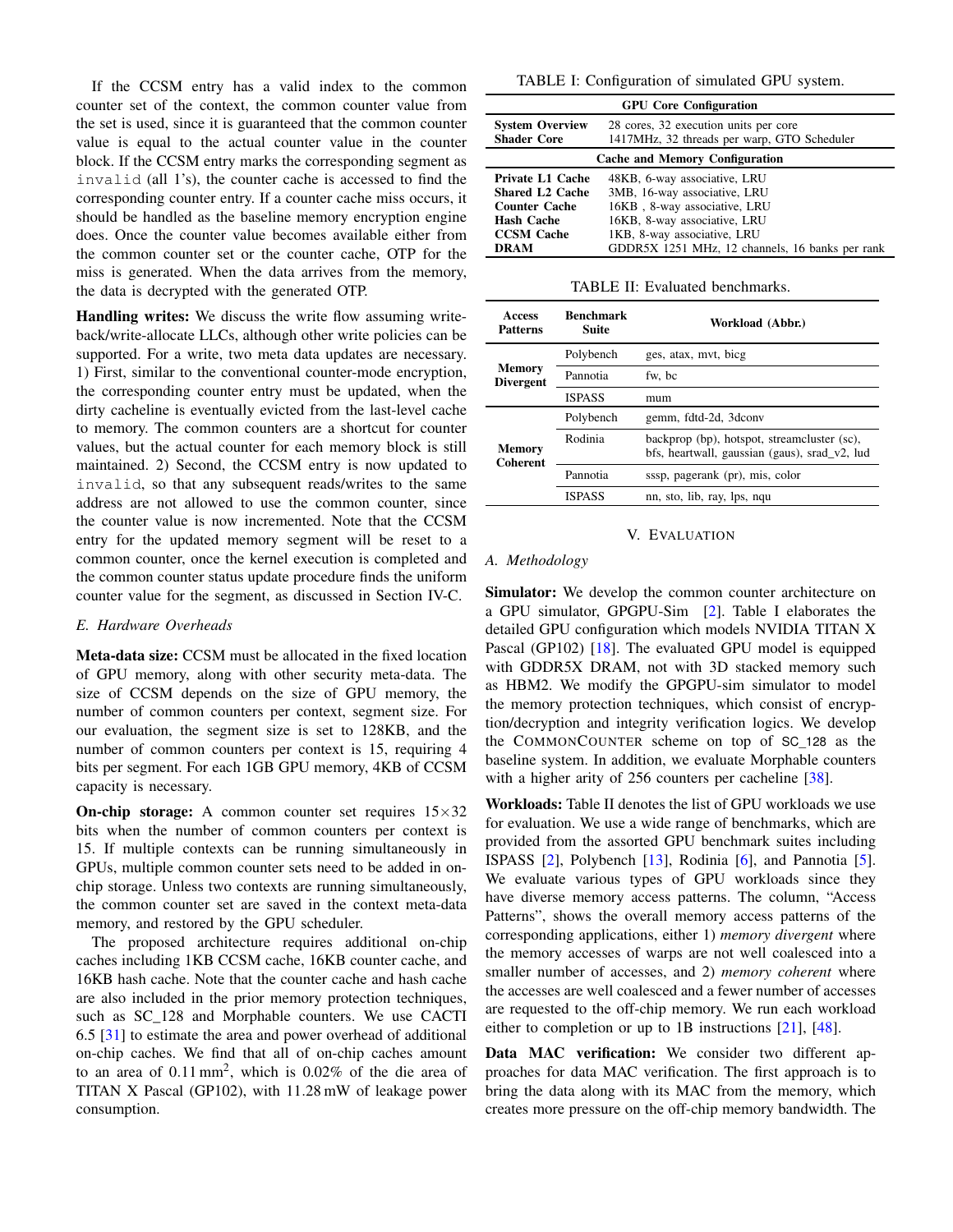

Fig. 13: Performance of the two existing memory protection schemes (SC\_128 and Morphable) and the proposed COMMON-COUNTER technique with 16KB counter cache. Performance is normalized to GPU without memory protection. We evaluate the performance with two different assumptions with respect to the data MAC verification approaches.



Fig. 14: Ratio of LLC misses served by common counters.

second approach is the technique proposed in an inspiring prior work, Synergy [39], which proposes to use the ECC chip as a carrier for the MAC and virtually offer the complete elimination of MAC-induced performance overhead. COM-MONCOUNTER is not designed for the MAC-induced overhead reduction, which makes the use of Synergy more favorable to our technique. We report the results for both cases.

## *B. Experimental Results*

**Performance improvement:** Figure 13 shows the normalized IPC of three different memory protection schemes: (1) Split counter technique (SC\_128) [53], (2) Morphable Counter (Morphable) [38], and (3) the COMMONCOUNTER technique (COMMONCOUNTER). Figure 13 (a) provides the results for the case where both data and MAC are retrieved from off-chip memory, while Figure 13 (b) shows the results when the MAC read is inlined with the ECC read as Synergy suggested.

The gap between Figure 13 (a) and (b) represents the performance loss incurred by the data MAC verification overhead, when the MAC is separately read from memory. COMMONCOUNTER reduces performance degradation for secure memory in both cases, but the performance improvements of COMMONCOUNTER over SC\_128 and Morphable are higher with the Synergy MAC design. Compared to the unsecure baseline, COMMONCOUNTER reduces the performance degradation from 13.9% in (a) to 2.9% in (b) on average. The non-negligible jump from (a) to (b) suggests the integration of our COMMON-COUNTER technique with the efficient data MAC verification

techniques such as Synergy would potentially offer significant performance improvement. As discussed in Section III-A, it shows the need for the reduction of both counter cache misses and MAC traffic to improve overall performance.

niques exhibit on average, 20.7%,  $11.5\%$  performance degradations, while COMMONCOUNTER incurs only 2.9% performance In Figure 13 (b), we see the SC\_128 and Morphable techdations, while COMMONCOUNTER incurs only 2.9% performance overhead. The significant reduction comes from the fact that the proposed cache subsystem effectively serves the percacheline counter requests using the common counters. The benchmark applications with high performance degradation (ges, atax, mvt, bicg, sc, and srad\_v2) are improved signficantly. The performance improvements range from 46.4% and 42.4% for srad\_v2 over SC\_128 and Morphable respectively, to 326.2% and 156.4% for ges. Although COMMONCOUNTER provides better performance than SC\_128 and Morphable for most of the workloads, COMMONCOUNTER exhibits lower performance than Morphable for lib and bfs. For the two applications, there are many LLC misses not served by common counters due to their update patterns, and the 256-arity counter block of Morphable provides better performance than the 128-arity block used for COMMONCOUNTER. However, COMMONCOUNTER can be improved by adding common counters on top of Morphable, increasing the base arity of its counter block.

The performance improvement discussed above can be attributed to the effective use of common counters. Figure 14 shows the ratio of off-chip memory accesses served by common counters over all counter requests. Each bar is decomposed into read-only data (light grey) and non-read-only data (dark grey). We notice that for benchmarks that see large performance benefits in Figure 13 (i.e., ges, atax, mvt, bicg, and sc), the memory access coverage by common counters is close to 100%, which shows the correlation between the effectiveness of common counters and the performance gains.

Sensitivity to counter cache size: Figure 15 shows how the performance varies as the counter cache size changes. In general, COMMONCOUNTER is less influenced by the counter cache size change compared to SC\_128, since many LLC miss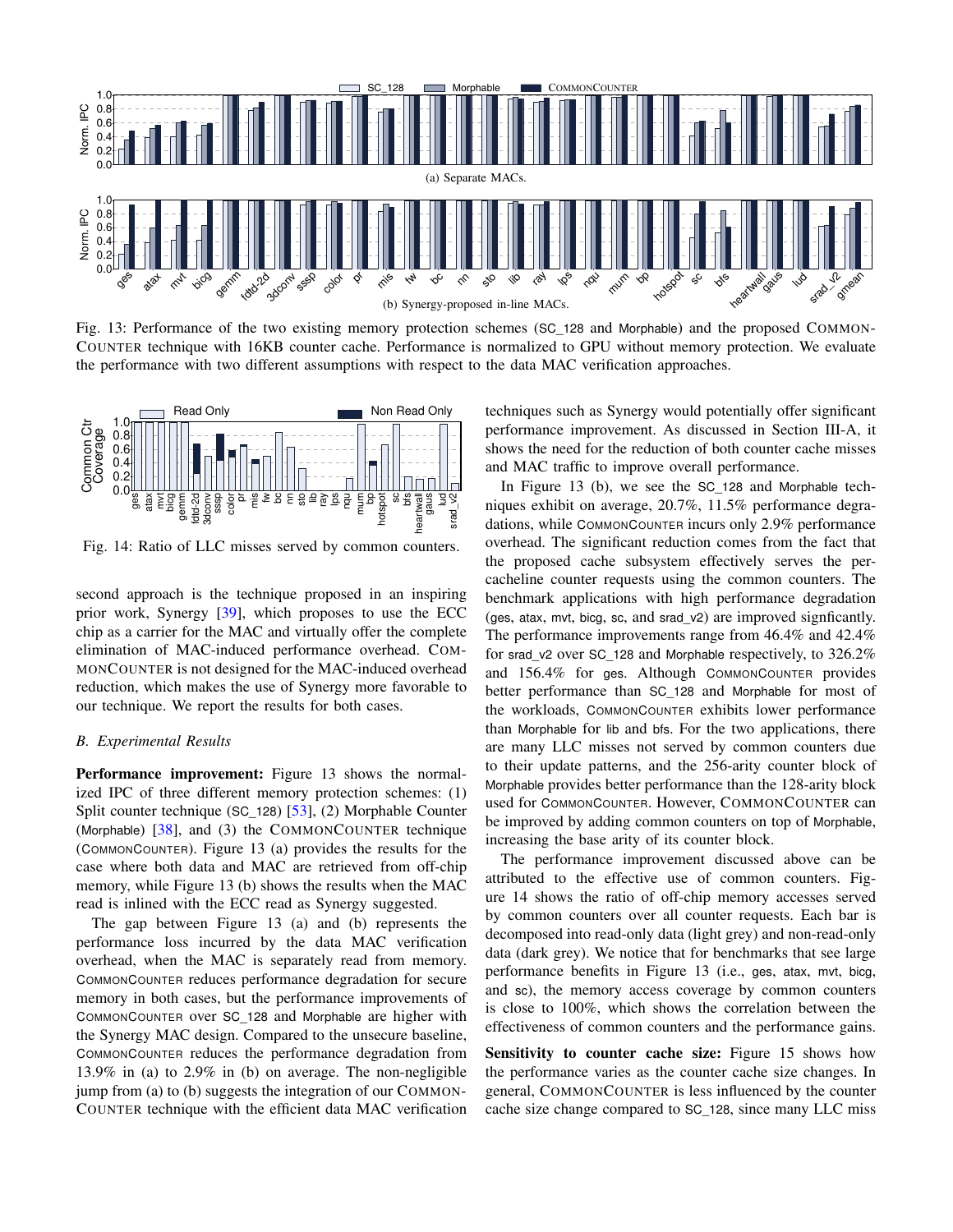

Fig. 15: Performance variations as the counter cache size ranges from 4KB to 32KB. The baseline is non-secure vanilla GPU. This result is based on the configuration that employs Synergy for data MAC verification.

TABLE III: Scanning overhead.

| Workload   | # of Executed<br><b>Kernels</b> | Total<br><b>Scan Size</b> | Ratio*    |
|------------|---------------------------------|---------------------------|-----------|
| 3dconv     | 254                             | 32,256 MB                 | $0.372\%$ |
| gemm       |                                 | 32 MB                     | 0.090~%   |
| <b>bfs</b> | 24                              | 4.108 MB                  | 0.004~%   |
| bp         | $\mathfrak{D}_{\mathfrak{p}}$   | 390 MB                    | $0.372\%$ |
| color      | 28                              | 5,650 MB                  | 0.081%    |
| fw         | 255                             | 2.040 MB                  | $0.114\%$ |

\*Scanning overhead over total kernel execution time

requests are served by the common counters, even though the associated counters are unavailable in the counter cache. For instance, when COMMONCOUNTER is used, sc experiences almost no performance loss in comparison with the nonsecure GPU, as the counter cache size decreases. In contrary, in case of SC\_128, sc exhibits 43.6% degradation when the counter cache size is 32KB, and the loss drastically increases up to 53.7% when the size is shrunk to 4KB. However, we observe that for some benchmarks, COMMONCOUNTER is also sensitive to the change of counter cache size. For instance, lib experiences significant performance losses when the counter cache size decreases, which is because this benchmark has very few opportunities to use common counters, as shown in Figure 14.

Scanning overhead: To identify the segments capable of using common counters instead of the regular counters, the proposed mechanism needs to scan the updated memory regions at the boundary of every kernel execution. If the scanning overhead is significant, the performance benefits that come from the use of common counters would diminish. To roughly estimate the scanning overhead, we run simulations to identify the size of updated memory regions. For the identified updated memory sizes, we measure memory region scanning latencies by using a real machine equipped with a GTX 1080. Table III shows the number of executed kernels during the end-to-end application run, the total size of updated memory regions that are subject to be scanned, and the ratio of scanning overhead out of the total execution time. The scanning overhead ratio ranges from  $0.372\%$  (3dconv) down to  $0.004\%$  (bfs), which shows that the scanning overhead is virtually negligible. Note that we incorporated the reported scanning overhead in all the performance experiments.

### VI. DISCUSSION

Integrated GPUs: Although this paper investigated a discrete GPU with its own untrusted memory, COMMONCOUNTER can be extended to integrated GPU models with moderate changes. In the integrated GPU model, since CPU cores and a GPU share the memory through shared memory controllers, the CPU cores and GPU can share not only the protected memory, but also the memory encryption and integrity protection engine. To enable common counters for such an integrated GPU model, a separate encryption key is needed for each context individually for CPU and GPU. In addition, the counters for each context are separately managed, being reset in the initialization of a context, unlike the common memory encryption and counter managements in current secure processors. Such an approach was proposed by Rogers et. al [37] to integrate the hardware memory encryption with virtual memory support. We plan to investigate the memory protection design of integrated GPUs as our future work.

Overhead for secure CPU-GPU communication: For secure communication between CPU and GPU, data transfers must be encrypted. Prior work suggested that memory copy and authentication can be effectively parallelized, which minimizes the overhead [19], [50]. Additionally, Ghosh et al. proposed a hardware acceleration technique that significantly lowers the encryption and decryption overhead  $[12]$ . In this work, the overhead of encrypted communication is not evaluated, but with HW-based acceleration for encryption [12], the overhead for the CPU-GPU communication is expected to be small compared to the kernel execution time.

Support for multiple GPUs with shared memory: If multiple GPUs running a single application context are sharing their memory, the GPUs must share the same encryption key for the context. In addition, the coherence of counter caches must be maintained as different GPUs can potentially write to shared data, updating the corresponding counters. Although such supports are also required for any multi-chip secure processors with protected shared memory, investigating it on GPUs is our future work.

Concurrent kernel execution: Supporting concurrent kernel execution is possible with common counters. Assuming that GPUs provide context isolation with virtual memory, each context needs to have a separate encryption key with common counters. The hardware-based mechanism with CCSM and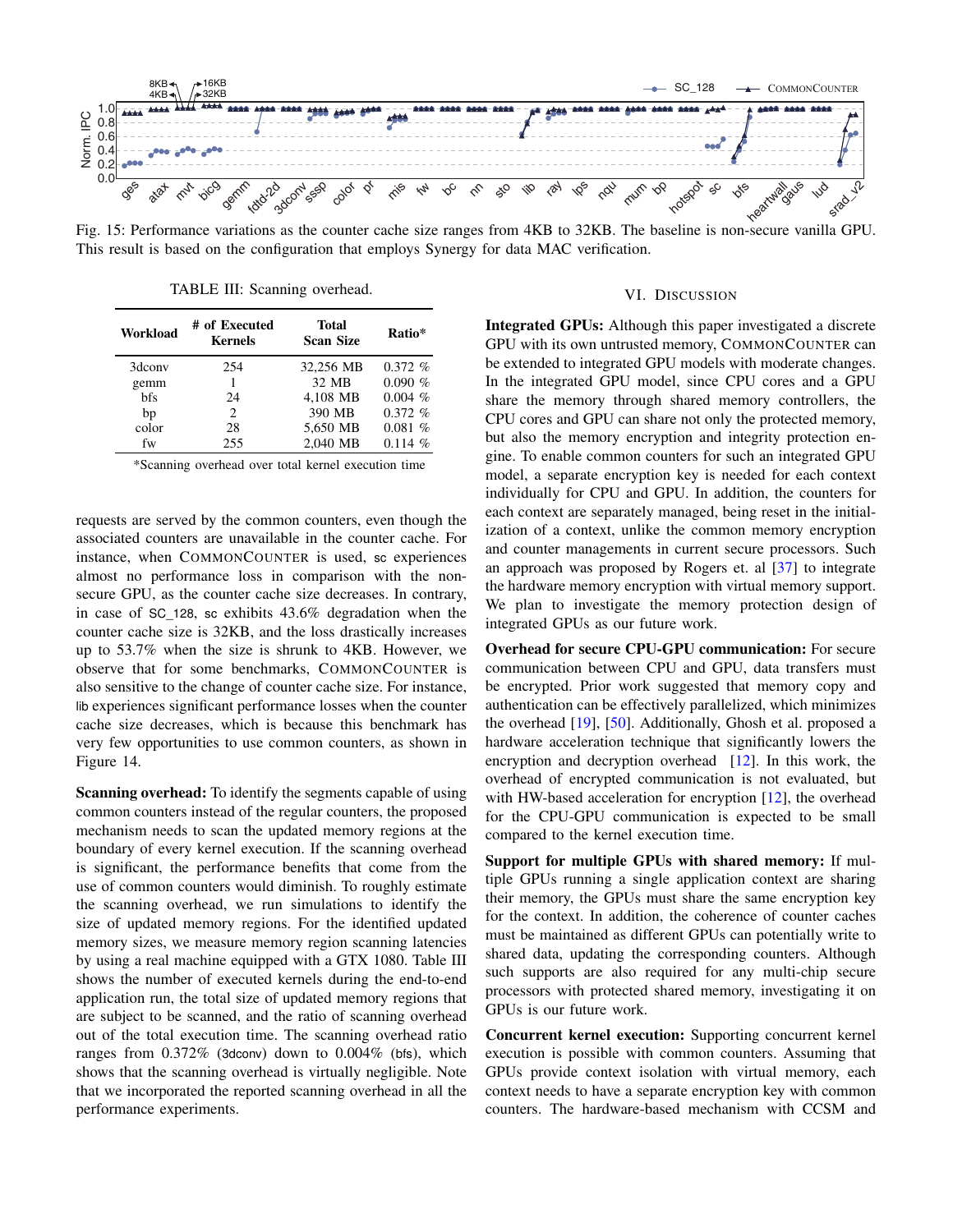update-scanning finds common counters without considering contexts as they are based on physical addresses, unaffected by multi-kernel execution.

## VII. RELATED WORK

Secure processors: Prior to the commercial trusted execution support, there had been extensive studies for hardwarebased secure processor designs [4], [28], [43], [47]. XOM investigated the trusted execution in remote client systems with hardware-based encryption and integrity protection [47]. AEGIS also proposed an architecture for tamper-evident and tamper-resistant execution environments with or without the trusted kernel [43]. It proposed an effective defense against replay attacks. Secret-Protected (SP) design proposed the hardware-based isolation for a security critical module of user applications [28]. Bastion investigated multi-domain isolation with hardware-based memory protection [4]. For cloud systems running virtual machines, there have seen several studies to isolate virtual machines with hardware-based mechanism, defending user virtual machines from potentially malicious hypervisors [20], [44], [51].

Memory protection: For the confidentiality and integrity protection of memory, there have been significant improvements in the past two decades. All the hardware-based finegrained integrity protection schemes resilient from replay attacks employ a variant of Merkle trees [30]. However, since the integrity protection is the major source of performance degradation for memory protection, there have been extensive studies to mitigate the overheads. Suh et al. proposed a loghash integrity verification technique to reduce the bandwidth consumption for Merkle tree and One-Time-Pad (OTP) encryption to mitigate the decryption overheads [42]. Gassend et al. proposed a caching scheme for intermediate tree nodes [11]. To reduce counter access latencies, a separate counter cache structure was investigated for OTP encryption [54]. Shi et al. investigated a prediction scheme for the counter number to hide counter access latencies [40]. Yan et al. proposed split counters with major and minor counters to increase the arity of integrity tree nodes [53]. Bonsai Merkle Tree (BMT) significantly reduced the size of the integrity tree by constructing the counter integrity tree [37]. Lee et al. proposed a memory scheduling and type-aware cache insertion schemes for multi-cores with protected memory [27].

Recent studies further reduces the overheads of counter cache misses and integrity tree management. VAULT uses a different arity in each level of the counter integrity tree [46]. Morphable counters provides a compact counter representation packing more counters per counter node with changeable bit arrangements for counters [38].

GPU security: Several studies analyzed the vulnerabilities of GPU computation. CUDA Leaks [36] and Zhu et al [56] investigated potential leaks through various architectural resources. Several studies showed the potential problems of the GPU computation through residual information in deallocated memory pages in GPU [14], [26], [29], [55].

Recent studies analyzed the side-channel attacks on the GPU [16], [23], [24], [32], [52] Naghibijouybari et al. [32] demonstrated the vulnerabilities of covert and side-channel attack on the GPU. Kadam et al. proposed a randomized logic of coalescing unit [23] and optimized the coalescing mechanism to mitigate correlation timing attack on GPU [24]. Xu et al. proposed a decision tree based detection and hierarchical defense mechanism to prevent contention-based covert and side-channel attacks [52]. Hunt et al. proposed oblivious CPU-GPU communication protocol to mitigate side-channel attacks in GPU TEEs [16].

# VIII. CONCLUSION

This study investigated the performance implication of supporting the hardware-based memory protection for GPU computation. Based on the analysis of uniform write characteristics of GPU applications, the paper proposed to use common counters, almost entirely eliminating counter cache misses. Exploiting the GPU-specific memory behavior, this study showed that the hardware-based memory protection is feasible for high performance GPU computation.

#### IX. ACKNOWLEDGMENT

This work was supported by National Research Foundation of Korea (NRF-2019R1A2B5B01069816) and the Institute for Information & communications Technology Promotion (IITP2017-0-00466). Both grants are funded by the Ministry of Science and ICT, Korea. This work was also partly supported by Samsung Electronics Co., Ltd. (IO201209-07864-01).

#### **REFERENCES**

- [1] ARM Limited, "Security Technology Building a Secure System using TrustZone Technology (White Paper)," 2009.
- [2] A. Bakhoda, G. L. Yuan, W. W. Fung, H. Wong, and T. M. Aamodt, "Analyzing CUDA Workloads using a Detailed GPU Simulator," in *International Symposium on Performance Analysis of Systems and Software (ISPASS)*, 2009.
- [3] D. Boggs, G. Brown, N. Tuck, and K. Venkatraman, "Denver: Nvidia's First 64-bit ARM processor," *IEEE Micro*, 2015.
- [4] D. Champagne and R. B. Lee, "Scalable Architectural Support for Trusted Software," in *International Symposium on High Performance Computer Architecture (HPCA)*, 2010.
- [5] S. Che, B. M. Beckmann, S. K. Reinhardt, and K. Skadron, "Pannotia: Understanding Irregular GPGPU Graph Applications," in *International Symposium on Workload Characterization (IISWC)*, 2013.
- [6] S. Che, M. Boyer, J. Meng, D. Tarjan, J. W. Sheaffer, S.-H. Lee, and K. Skadron, "Rodinia: A Benchmark Suite for Heterogeneous Computing," in *International Symposium on Workload Characterization (IISWC)*, 2009.
- [7] C. de Masson d'Autume, S. Mohamed, M. Rosca, and J. Rae, "Training Language GANs from Scratch," in *Neural Information Processing Systems (NeuroIPS)*, 2019.
- [8] E. W. Dijkstra *et al.*, "A Note on Two Problems in Connexion With Graphs," *Numerische mathematik*, 1959.
- [9] M. Ditty, A. Karandikar, and D. Reed, "Nvidia's Xavier SoC," in *Hot Chips: A Symposium on High Performance Chips*, 2018.
- [10] D. Franklin, "NVIDIA Jetson TX2 Delivers Twice the Intelligence to the Edge," *NVIDIA Accelerated Computing—Parallel Forall*, 2017.
- [11] B. Gassend, G. E. Suh, D. Clarke, M. van Dijk, and S. Devadas, "Caches and Hash Trees for Efficient Memory Integrity Verification," in *International Symposium on High-Performance Computer Architecture (HPCA)*, 2003.